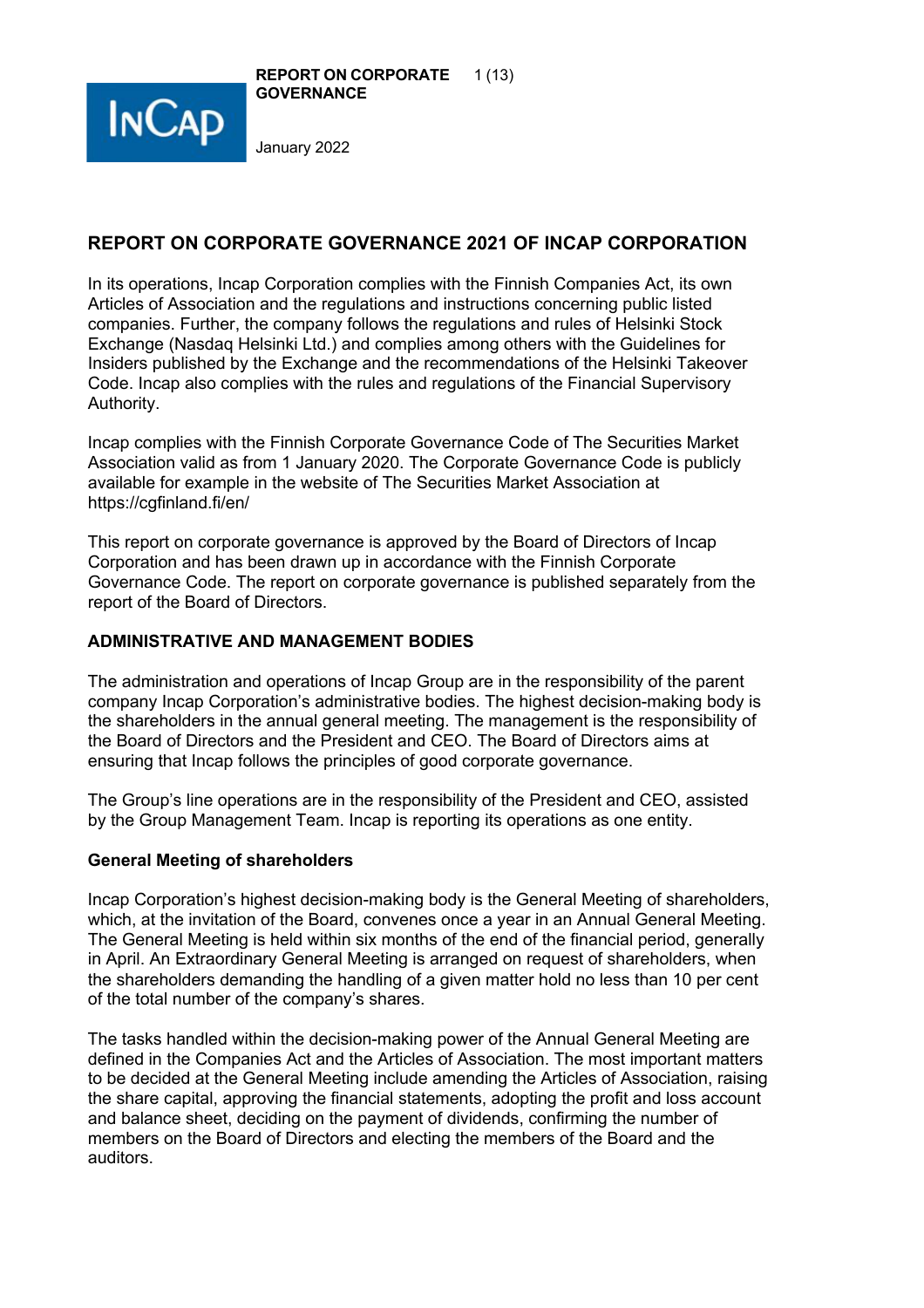



The company announces the agenda for the General Meeting in a Notice of Meeting that is published as a stock exchange release and on the company's website at least 21 days prior to the General Meeting. At the same time, the company publishes the total number of shares and votes on the date of the notice, the documents that will be presented to the General Meeting, the proposals of the Board or of another authorised body as well as possible items that have been included in the agenda without any proposal for a decision to be made. The information is available on the company's website (www.incapcorp.com) at least until the end of the General Meeting.

The proposals for the composition and the remuneration of the Board of Directors as well as for the auditors are published in the Notice of Meeting, provided that the shareholders who have given the proposals are holding at least 10 per cent of the votes conferred by the shares in the company and provided that the candidates have given their consent to being elected and provided that the company has received the information in good time so that the proposals can be included in the Notice of Meeting. Corresponding proposals given by shareholders with at least 10 per cent of the votes after the publication of the Notice of Meeting are disclosed separately. The personal information of the candidates is published on the company's website.

The company will disclose on its website the date by which a shareholder must notify the company's Board of Directors of an issue that he/she demands to be addressed at the General Meeting. The date will be published by the end of the financial period preceding the General Meeting.

The General Meeting is organised in a way that promotes, with the available reasonable means, the shareholders to participate in the meeting and to exercise their ownership rights effectively.

Present at the General Meeting are the President and CEO, the Chairman of the Board of Directors and all the members of the Board of Directors. Persons proposed to the Board will participate in the General Meeting that decides on their election. Also, the auditor is present in the meeting.

The minutes of the General Meeting with results of the voting as well as the appendices to the minutes relating to the decisions of the General Meeting will be published on the company's website within two weeks after the General Meeting. Documents of the General Meeting will be kept on the company's website for a period of at least five years from the General Meeting in question.

Incap Corporation's Articles of Association do not contain redemption clauses and the company is not aware of shareholder agreements or agreements restricting the transfer of the company's shares.

In 2021, the Annual General Meeting was held on 27 April in Helsinki. A total of 7 (2020: 11) shareholders participated, representing a total of 36.9 per cent (2020: 27.9%) of the company's shares and votes.The Annual General Meeting adopted the financial statements for the financial period ended 31 December 2020. It was noted that the profit of the financial period was EUR 2,502,977.11. It was noted that the Board of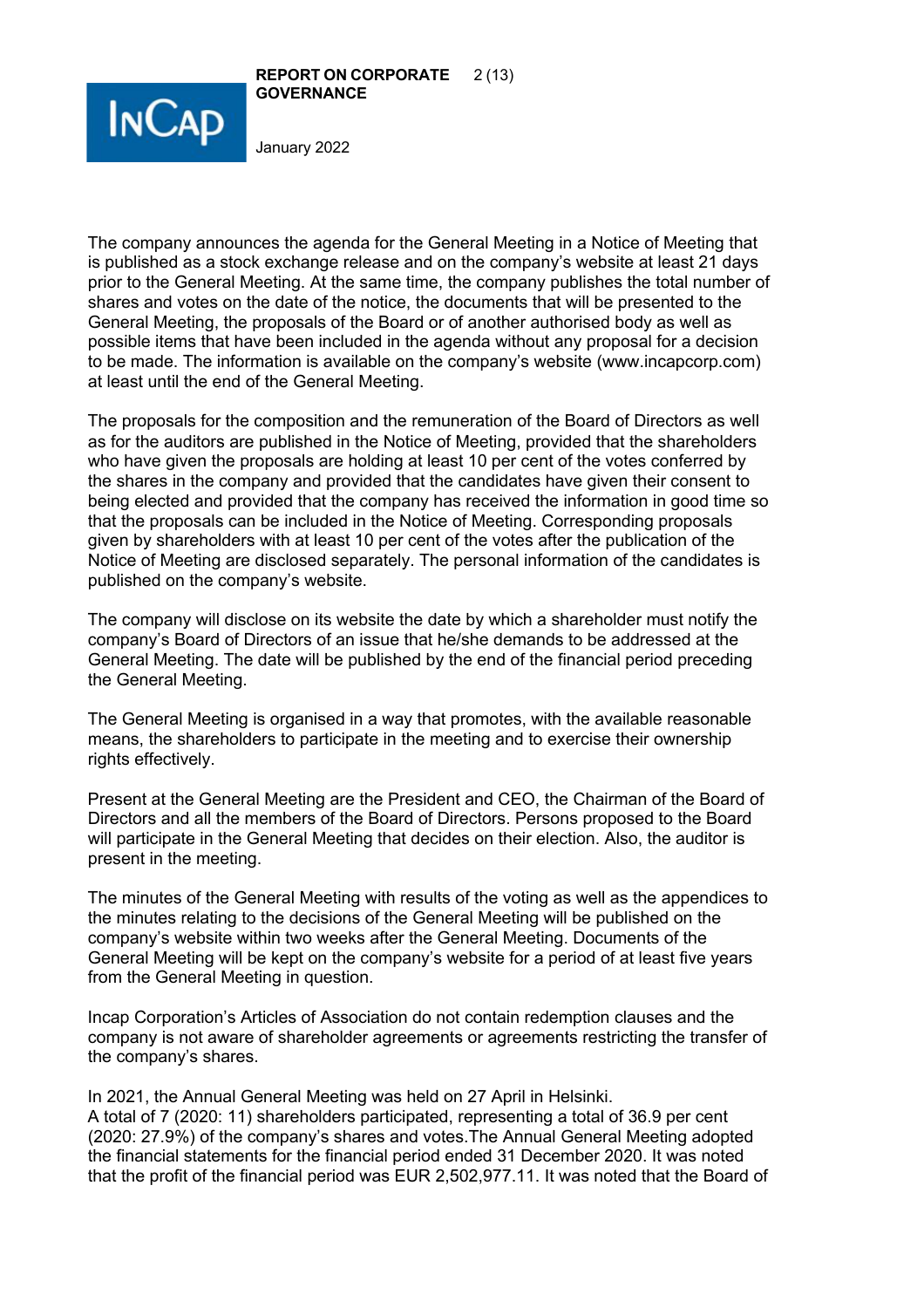

Directors had proposed to the Annual General Meeting that no dividend be paid from the profits of the financial year 2020 and that the profit for the financial period be recognised in equity.

The Annual General Meeting held on 27 April 2021 authorised the Board of Directors to decide to issue a maximum of 584,932 new shares either against payment or without payment and issuing on other special rights entitling to new shares as described in more detail in the resolutions of the General Meeting.

# **Board of Directors**

The administration of Incap Corporation and the due arrangement of its operations are attended to by the Board of Directors. The duty of the Board of Directors is to promote the best interest of the company and all its shareholders. The Annual General Meeting determines the number of members in the Board of Directors and elects the Directors. The proposal for the composition of the Board of Directors is prepared by the Board of Directors. Under the Articles of Association, the Board of Directors shall have from three to seven ordinary members. The term of office for the members of the Board of Directors is one year and it commences from the date of the Annual General Meeting at which they are elected and ends at the close of the next Annual General Meeting. Directors can be re-elected.

When the number of Directors and the composition of the Board are decided, the diversity of the Board of Directors, the requirements set by the company's operations and the present development stage of the company shall be taken into consideration with the target to ensure an efficient management of the Board's tasks. Persons to be elected to the Board shall have the qualifications required by the duties and the possibility to devote a sufficient amount of time to attending to the duties. In order to ensure the diversity of the Board of Directors, the Board of Directors will consider the age, gender, education and experience of the candidates when preparing the proposal for the composition of the Board of Directors.

Incap complies with the diversity principles described in the Corporate Governance Code. According to the principles, both genders should be represented in the Board, and the company aims for a properly balanced gender distribution. Both genders are represented in the Board composition, and a mix of diverse financial, technical and international expertise are present in order to form a good foundation to the diversity of the Board of Directors. Incap strives to ensure that there are both genders in the Board. In order to achieve this goal, the company searches for candidates from both genders as members of the Board and pays special attention to this goal when evaluating candidates.

When electing Board members, it is taken into consideration that the majority of the Directors must be independent of the company. In addition, at least two of the Directors representing this majority must also be independent of significant shareholders in the company. The Board evaluates the independence of the members and informs who are independent of the company and who are independent of significant shareholders. For the evaluation of a member's qualifications and independence, a member shall provide adequate information to the Board and inform about possible changes in the information.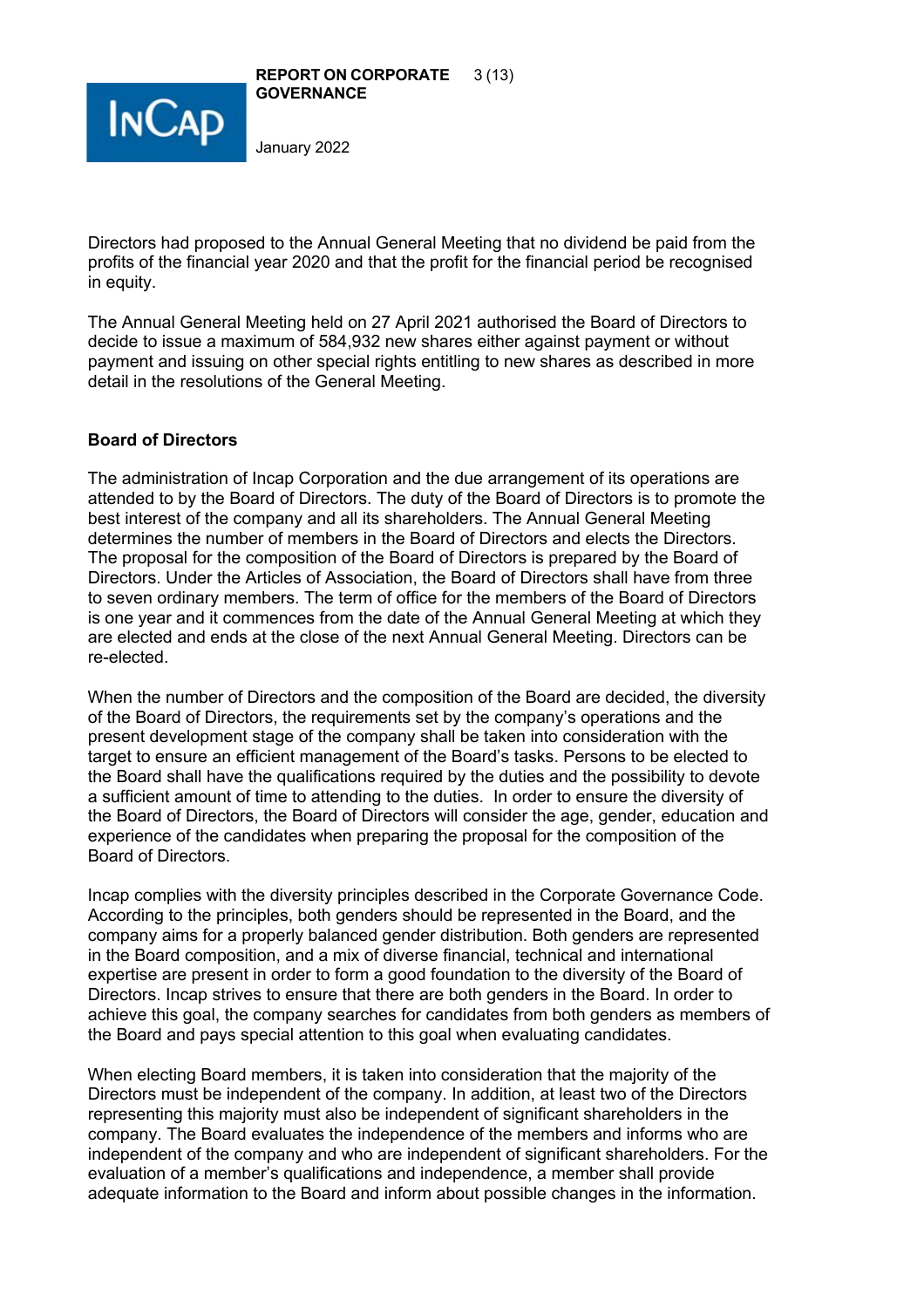**REPORT ON CORPORATE** 4 (13) **GOVERNANCE**



January 2022

New members of the Board of Directors are introduced to the company's operations. The President and CEO will ensure that all Directors have access to sufficient information on the company's operations, operating environment and financial position.

Incap Corporation's Board of Directors steers and supervises the company's operational management. The most important tasks of the Board of Directors are to:

- decide on the Group's strategic objectives
- decide on the Group structure and organisation
- review and approve interim reports, half-year reports, business reviews, financial statement release, consolidated financial statements and the Report of the Board of **Directors**
- approve the Group's operating plan, budget and investment plan
- decide on mergers and acquisitions, divestments and other corporate restructuring
- decide on individual investments of strategic and financial importance and contingent liabilities according to the approval guidelines of the company
- approve the Group's financing agreements and contractual risks that are above average
- approve the Group's risk management and reporting procedures
- approve the Group's financing policy
- approve the framework of the Management team's terms of employment and pay
- decide on the Group's performance bonus system
- appoint the President and CEO and decide on his or her compensation
- ensure that the company's management system is functional.

The Board of Directors ensures that the company has specified guidelines for internal control and that the company is monitoring the proper functioning of the control. Further, the Board of Directors ensures that the company has specified the values that the company shall comply with in its operations.

The Board of Directors has drawn up written rules of procedure for its work, describing the major tasks, operating principles and decision-making procedures of the Board of Directors. The Board of Directors meets as required and it has a quorum when at least half of the members are present. The decisions are made by the statutory majority and in case the votes are even, the Chairman of the Board has the decisive vote. The Board will elect the Chairman among its members.

The Board of Directors draws up an action plan and annual calendar for the period between General Meetings. The plan includes among others the meeting schedule and the regular topics of the agenda. The number of the meetings during the financial year as well as the average attendance of Directors at the meetings is recorded in the Report of the Board of Directors.

The Board conducts an annual evaluation of its performance and working methods using an internal self-assessment method.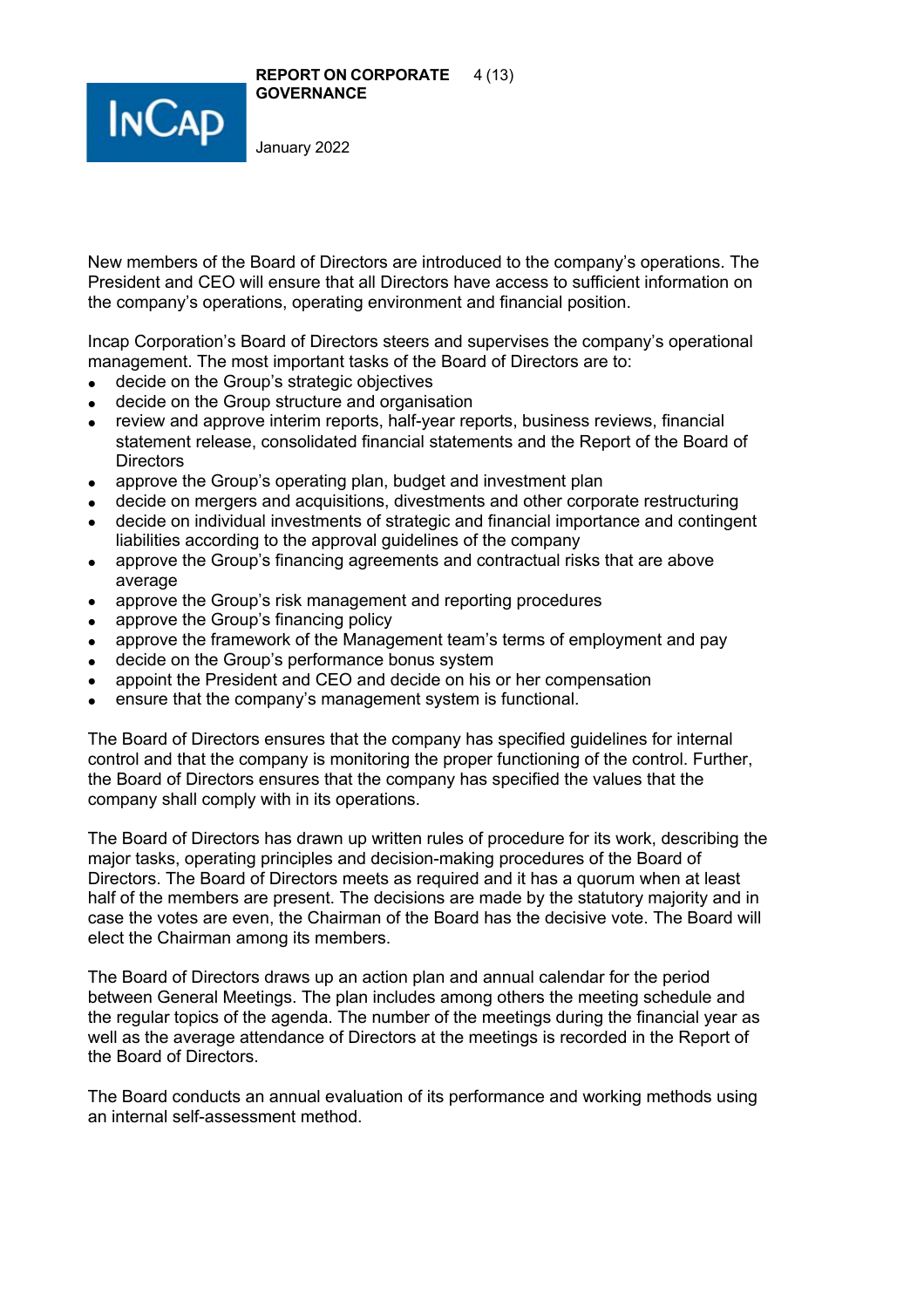



The biographical details and holdings of the Directors as well as information on the remuneration paid to Directors and their other financial benefits for the financial year are published in the Annual Report and on the company's website.

Considering the scope of the company's operations the Incap Group does not have a Supervisory Board, and the Board of Directors has not appointed committees.

The Board of Directors shall take care of the duties of an Audit Committee in accordance with the written rules of procedure for its work. In this role, the Board of Directors among others

- monitors the process of financial statement reporting
- monitors the efficiency of internal control and risk management
- reviews the description of the main features of the internal control and risk management systems in relation to the financial reporting process, which is included in the company's Corporate Governance Statement
- monitors the statutory audit of the financial statements, consolidated financial statements and prepares the selection of auditor
- evaluates the independence of the statutory auditor or auditing firm, particularly the provision of related services to the company
- reviews other operative matters that are significant or risk-containing to the company and monitors the financial position of the company
- evaluates the use of alternative key figures and their principles, if applicable
- defines the principles regarding related-party transactions
- reviews the disclosure of non-financial information in the annual report

*The Annual General Meeting on 27 April 2021 resolved to elect four members to the Board of Directors. Carl-Gustaf von Troil, Päivi Jokinen, Kaisa Kokkonen and Ville Vuori were elected in the Board of Directors. At its organising meeting, the Board of Directors elected Ville Vuori as Chairman of the Board.* 

### *Members of the Board 2021*

# *Ville Vuori*

*Chairman of the Board since 15 April 2019, Member of the Board since 17 April 2018 B.Sc. (Eng.), eMBA, born 1973 CEO of Kemppi Oy President and CEO of Incap Group 2014-2017 A non-executive director, independent of the company and its major shareholders Incap shares (direct ownership and holding of interest parties): –*

# *Päivi Jokinen*

*Member of the Board since 17 April 2018 M.Sc. (Econ), born 1968 Päivi Jokinen is an international business professional who has been working as managing director and founding partner at Avant Advisors Oy since 2021. Previously worked as Vice President in Stora Enso's Consumer Board Division and member of the management teams at Kemira and International Paper Europe. Member of the Board at Enersense Oyj and European Women on Boards*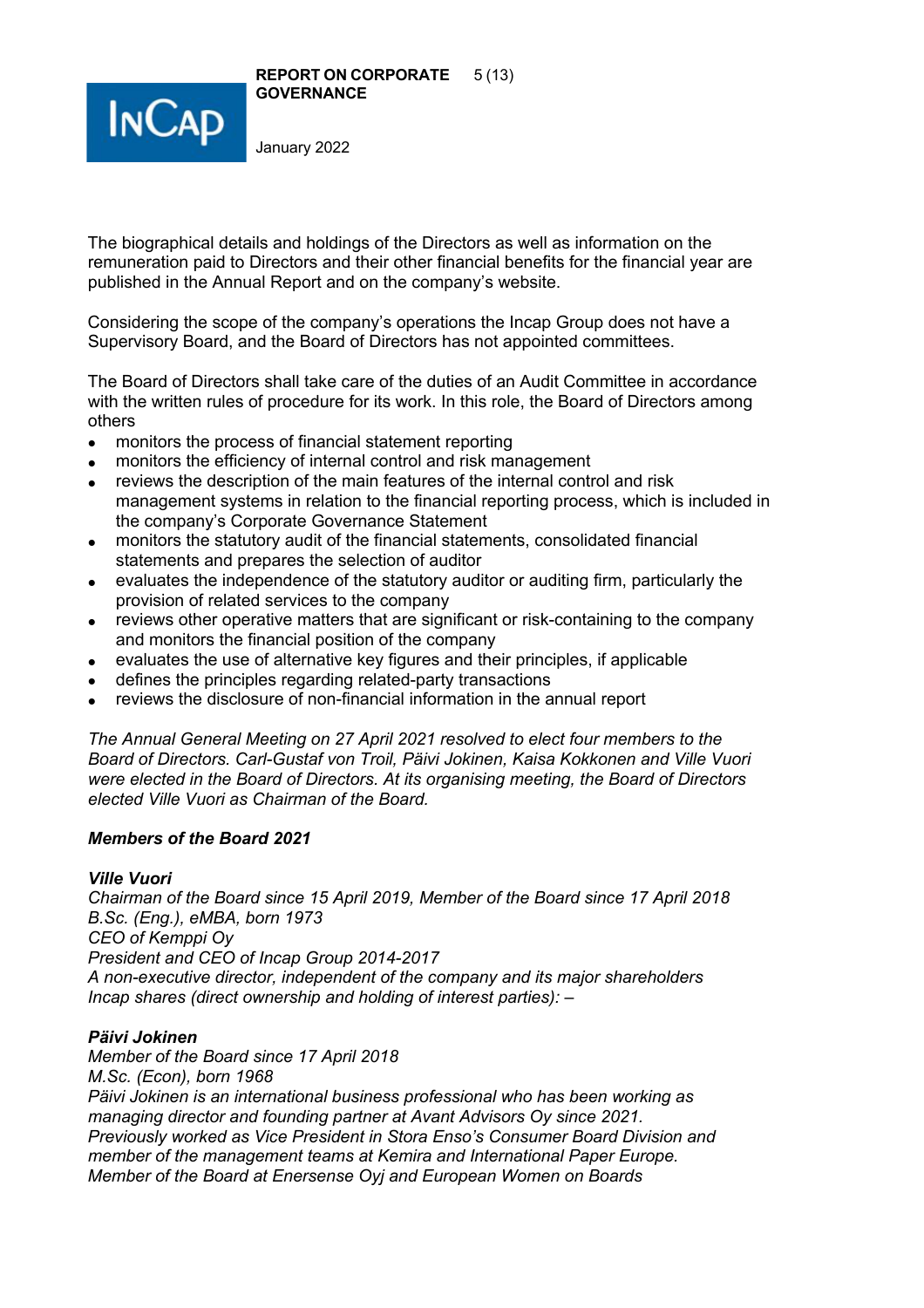



*Member of the Advisory Council of the private equity company Bocap A non-executive director, independent of the company and its major shareholders Incap shares (direct ownership and holding of interest parties): –*

# *Kaisa Kokkonen*

*Member of the Board since 20 April 2020 M.Sc. (Econ.), HT-auditor, CBM, born 1962*

*Kaisa Kokkonen is a finance professional and founder of Akeba Oy established in 2011. Prior to that, she has worked as e.g. CFO at Talentum Oyj and Director of Finance at Hackman Oyj. She has extensive experience in financial management, corporate governance and mergers and acquisitions. She was also a member of the Board of The Finnish Business School Graduates 2015-2020.*

*A non-executive director, independent of the company and its major shareholders. Incap shares (direct ownership and holding of interest parties): 1,500 pcs*

### *Carl-Gustaf von Troil*

*Member of the Board since 31 March 2015, Chairman of the Board 17 April 2018-15 April 2019*

*B.Sc. (Eng.), born 1954* 

*Member of the Board at United Bankers Oyj, partner and asset manager at UB Wealth Management, Member of the Board at Oy Kontino Ab A non-executive director, independent of the company and its major shareholders. Incap shares (direct ownership and holding of interest parties): 54,138*

### *Attendance in meetings and company shares on 31 December 2021*

*The Board of Directors convened 17 times in 2021, and the average attendance was 100%.*

| <b>Board member</b>   | <b>Attendance</b> | <b>Number of shares</b> |
|-----------------------|-------------------|-------------------------|
| Carl-Gustaf von Troil | 17/17             | 54,138                  |
| Päivi Jokinen         | 17/17             |                         |
| <i>Ville Vuori</i>    | 17/17             | 0                       |
| Kaisa Kokkonen        | 17/17             | 1,500                   |
| Total                 |                   | 55,638                  |

### **President and CEO**

The company's line operations are managed by the President and CEO, who carries out his or her duties in accordance with the Companies Act, other applicable legislation and instructions and regulations given by the Board. The President and CEO informs the members of the Board of Directors of the development of the company's business operations and financial position. The President and CEO is responsible for the legality of the company's operations and accounting and the reliable organisation of treasury management.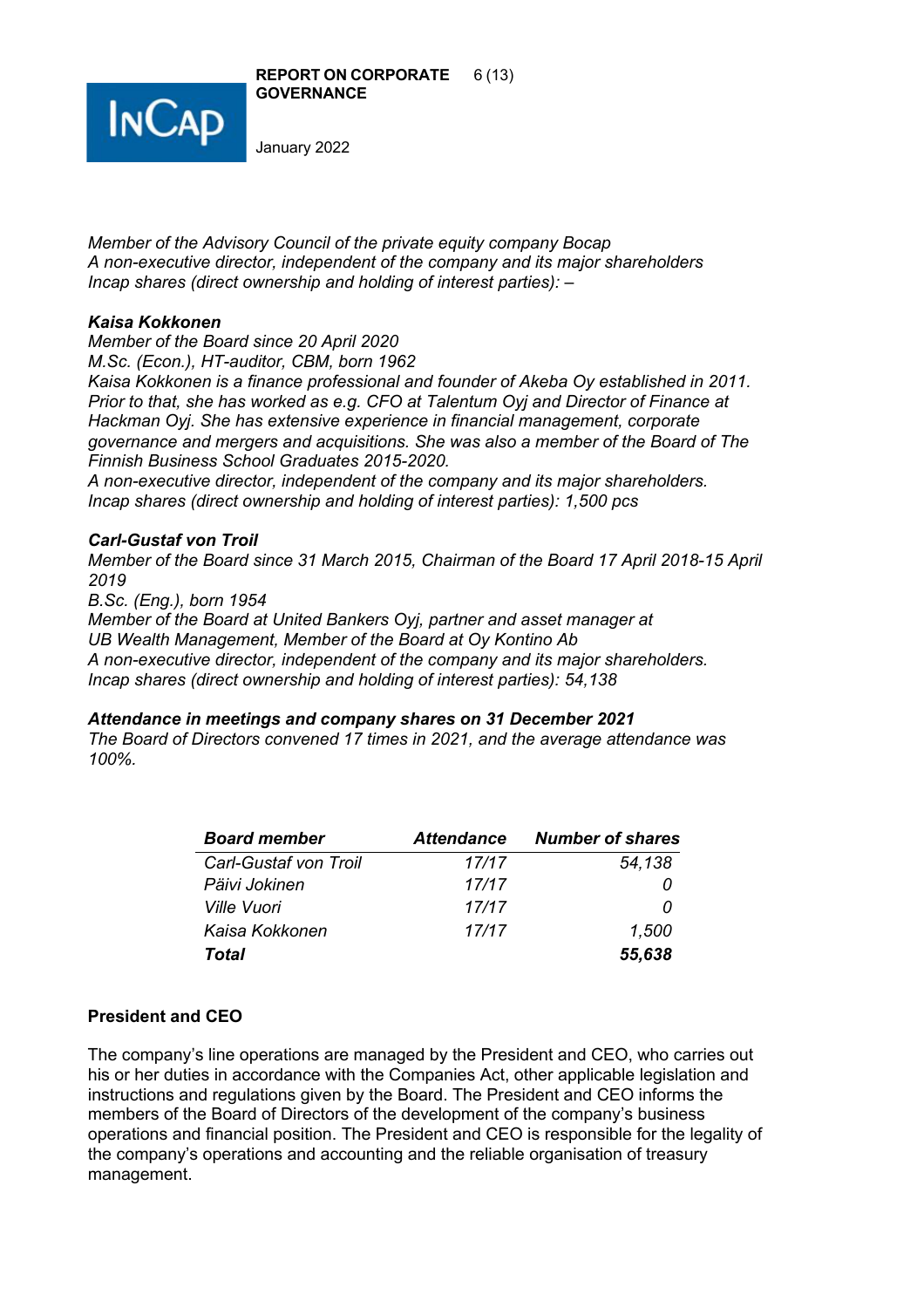



The President and CEO is appointed by the Board of Directors, which decides on the President and CEO's salary and other benefits. The terms and conditions of the President and CEO's employment are specified in writing in his or her written employment contract that is approved by the Board of Directors. The employment contract further specifies the financial benefits of the service, including the CEO's severance package and any other compensation. The Chairman of the Board of Directors is the President and CEO's supervisor. The President and CEO is participating in Board meetings as a presenting officer but is not a Board member.

The biographical details and the holdings of the President and CEO are disclosed in the Annual Report and on the company's website in the same extent as the respective information of Board members. In addition, the company publishes the President and CEO's salary and other financial benefits included in his or her contract, shares and stock options received as remuneration, retirement age and the criteria for determining his or her pension, period of notice and the terms and conditions of salary for the period of notice and eventual other compensation payable on the basis of termination.

As the President and CEO of Incap Group served in 2021, Otto Pukk, M.Sc. (Econ.)

# **Other Management Team**

Incap Group's Management team assists the President and CEO in the management of line operations and participates in the preparation of matters that are to be dealt by the Board of Directors. In addition to the President and CEO, the Management Team includes the executives in charge of the company's different functions. The members of the Management Team are appointed by the President and CEO, who also decides on the terms and conditions of the employment and salaries of the Management Team's members following the principles determined by the Board of Directors. The Management team meets regularly under the direction of the President and CEO, following the general guidelines of the Board of Directors.

The composition and tasks of the Management Team with the members' areas of responsibility as well as the members' biographical details and holdings are disclosed in the Annual Report and on the company's website.

# *Management team members, their responsibilities and company shares 31 December 2021*

| Member                  | Responsibility                       | Number of |
|-------------------------|--------------------------------------|-----------|
|                         |                                      | shares    |
| Otto Pukk               | President and CEO,                   |           |
| <b>Murthy Munipalli</b> | Indian operations                    |           |
| Antti Pynnönen          | CFO                                  |           |
| Greg Grace              | <b>Estonian operations</b>           |           |
| Jamie Maughan           | <b>UK &amp; Slovakian operations</b> |           |
| Total                   |                                      |           |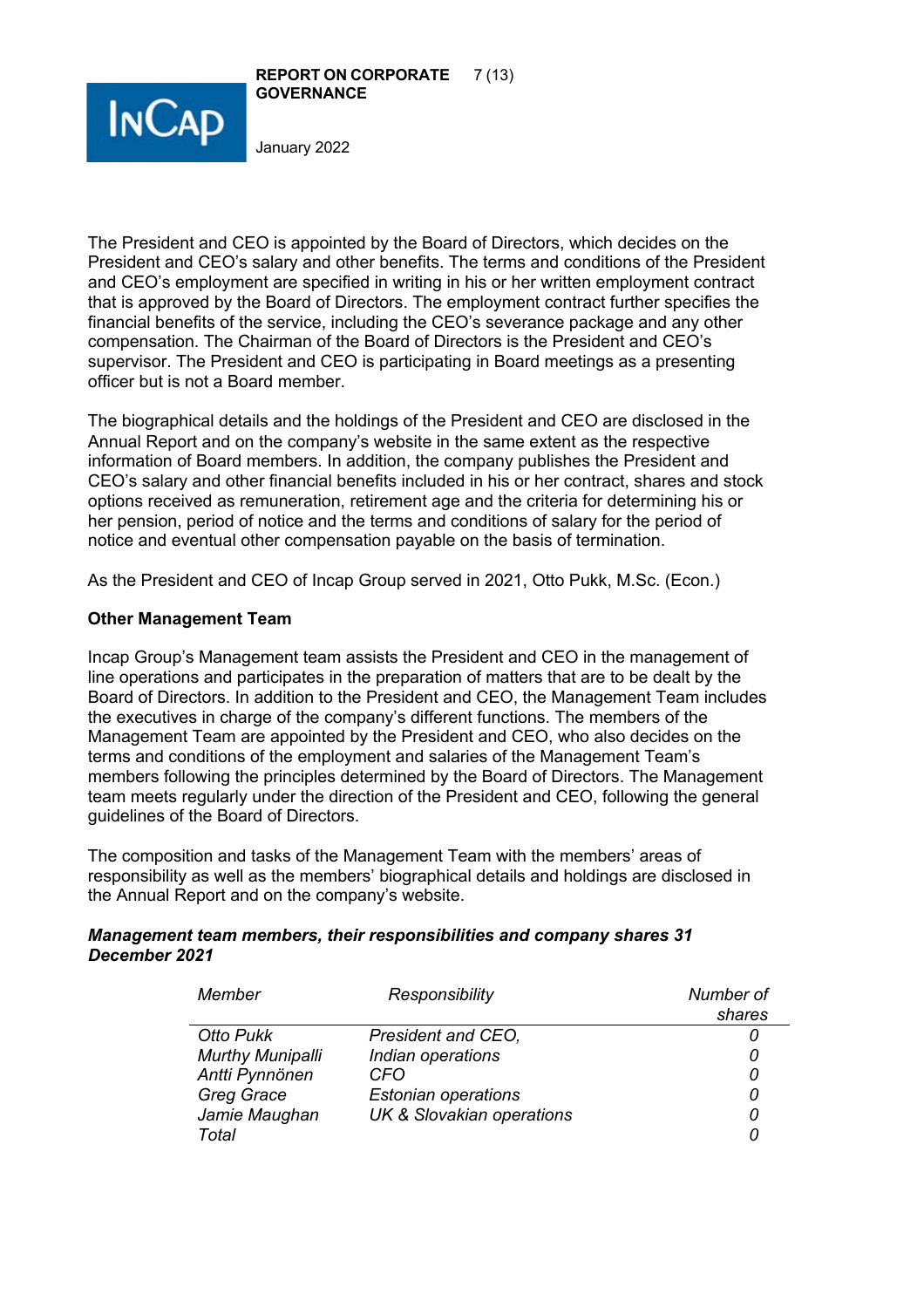



*Otto Pukk is Incap Corporation's President and CEO. He is M.Sc. (Econ.) by education. He joined the company in 2015. Otto Pukk does not hold any of Incap Corporation's shares but he belongs to Incap´s long-term share-based incentive scheme.* 

*Murthy Munipalli has been in charge of Incap's operations in India since 2011. He came to serve at Incap in 2008 acting first as director for the sales and marketing in India. In January 2010, he was appointed director of the business unit Energy Efficiency Asia. Munipalli is M.Sc. (IT) and he has also MBA in marketing. Murthy Munipalli does not hold any of Incap Corporation's shares.* 

*Antti Pynnönen, M.Sc. (Econ) is Chief Financial Officer of Incap Corporation. He was appointed 23 January 2019 as Chief Financial Officer and Management Team member. Antti Pynnönen does not hold any of Incap Corporation's shares.* 

*Greg Grace, BA, is Managing Director of Incap's operations in Estonia. He was appointed 24 January 2020 to the Management Team. Greg Grace does not hold any of Incap Corporation's shares.*

*Jamie Maughan, HND, Manufacturing and Mechanical Engineering, is Director of Incap´s operations in UK & Slovakia. He is also Managing Director of Incap UK. He was appointed 23 December 2020 to the Management Team. Jamie Maughan does not hold any of Incap Corporation's shares.*

*At the close of the financial year 2021, the Board members and their interest parties, the President and CEO and the Management Team owned a total of 55,638 shares. The company has share-based remuneration scheme for the CEO, and the members of the Board of Directors and the Management Team have no stock options.*

Information on the remuneration and other financial benefits of the Board of Directors as well as the total number of shares and stock options held by the President and CEO and the Management Team are published in the Annual Report and on the company's website.

### **MAIN FEATURES OF INTERNAL CONTROL AND RISK MANAGEMENT SYSTEMS RELATING TO FINANCIAL REPORTING PROCESS**

The objective of Incap Corporation's internal control and risk management is to ensure that the company operates efficiently and profitably, that the information is reliable and that the regulations and operating principles are observed. The objective is further to identify, evaluate and follow-up the risks related to the company's business.

The Board of Directors at Incap Corporation is responsible for determining operating principles for internal control, as well as for monitoring the efficiency of instructions and control. Internal control at Incap is implemented at different levels of the company by the Board of Directors, the management and Incap's personnel.

The objective of internal control is to ensure that

• Operations are effective, functional and in line with the strategy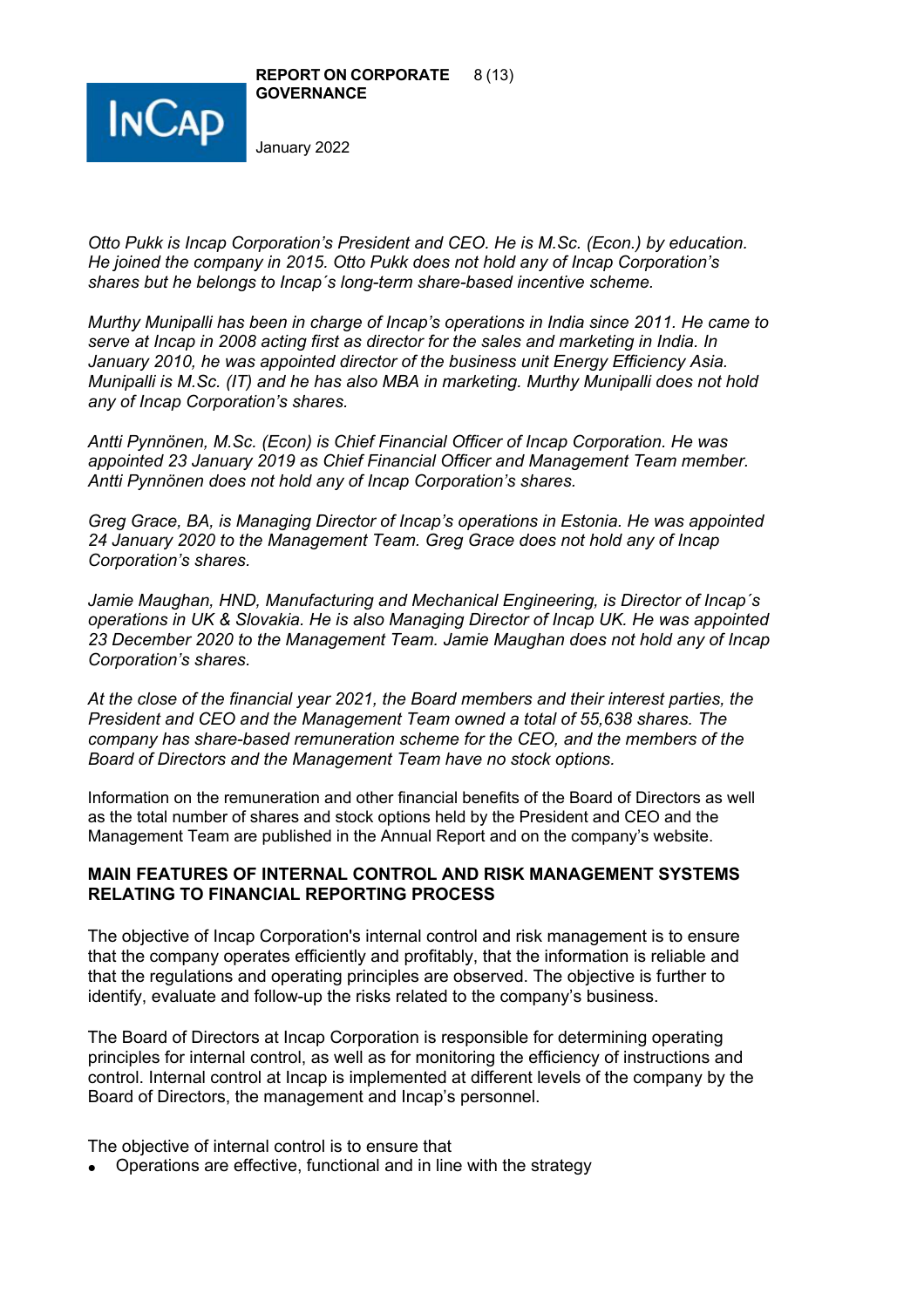

- Financial reporting and information given to the management are reliable, complete and up to date
- Financial reports issued by the company give substantial and correct information on the company's financial position
- The company operates according to specified internal operating instruction
- The Group follows laws and regulations, as applicable

Internal control relating to the financial reporting process is part of the Group's internal control system. The consolidated financial statement of Incap is prepared in accordance with the international financial reporting standards approved by the European Union. The financial statements also include the additional information required by the Finnish Accounting Standards and Companies Act. The financial statements of the parent company are prepared in accordance with the Finnish Accounting Standards.

### **Financial reporting process at Incap**

The Group's subsidiaries report to the Group's shared reporting system on monthly basis. Reported figures are reviewed by finance departments both in the Group and in the subsidiaries. Part of the tasks of the Group's finance department has been outsourced to a partner, who takes care of the book-keeping and reporting of the Finnish parent company, among others. External and internal accounting and reporting of the subsidiaries is taken care of by the local finance departments. The Group's finance department prepares reports on actual and estimated financial performance to be included in the monthly meeting material for the Board of Directors. The Group's finance department monitors the observance of the reporting and control processes. All finance functions also monitor the validity of external and internal financial reporting.

The Group's finance department prepares the consolidated financial statements and is responsible for the interpretation and application of financial statement standards. Common accounting principles for the Group have been determined based on the standards. The Group's finance and administration gives instructions to the organisation on the main principles of monthly reporting and is in charge of special instructions for reporting relating to budgeting and estimates. The Group's finance department further shares internal information on processes and practices connected with the financial reporting and organises targeted and relevant training for the organisation when necessary.

### **Roles and responsibilities**

The Board of Directors has the final responsibility for the appropriate organisation of internal control relating to the financial reporting. The Board of Directors reviews and approves the financial statements, interim reports and other regulated financial reports. President and CEO, and the directors of subsidiaries are responsible for implementation of internal control relating to financial statement reports. In this task they are supported by the Group's finance department.

The Group's President and CEO is responsible for maintaining an efficient control environment. He/she organises internal control and risk management in practice. The President and CEO is responsible for the legality of book-keeping practices and that the company's finance and administration is run reliably and with competence. The Group's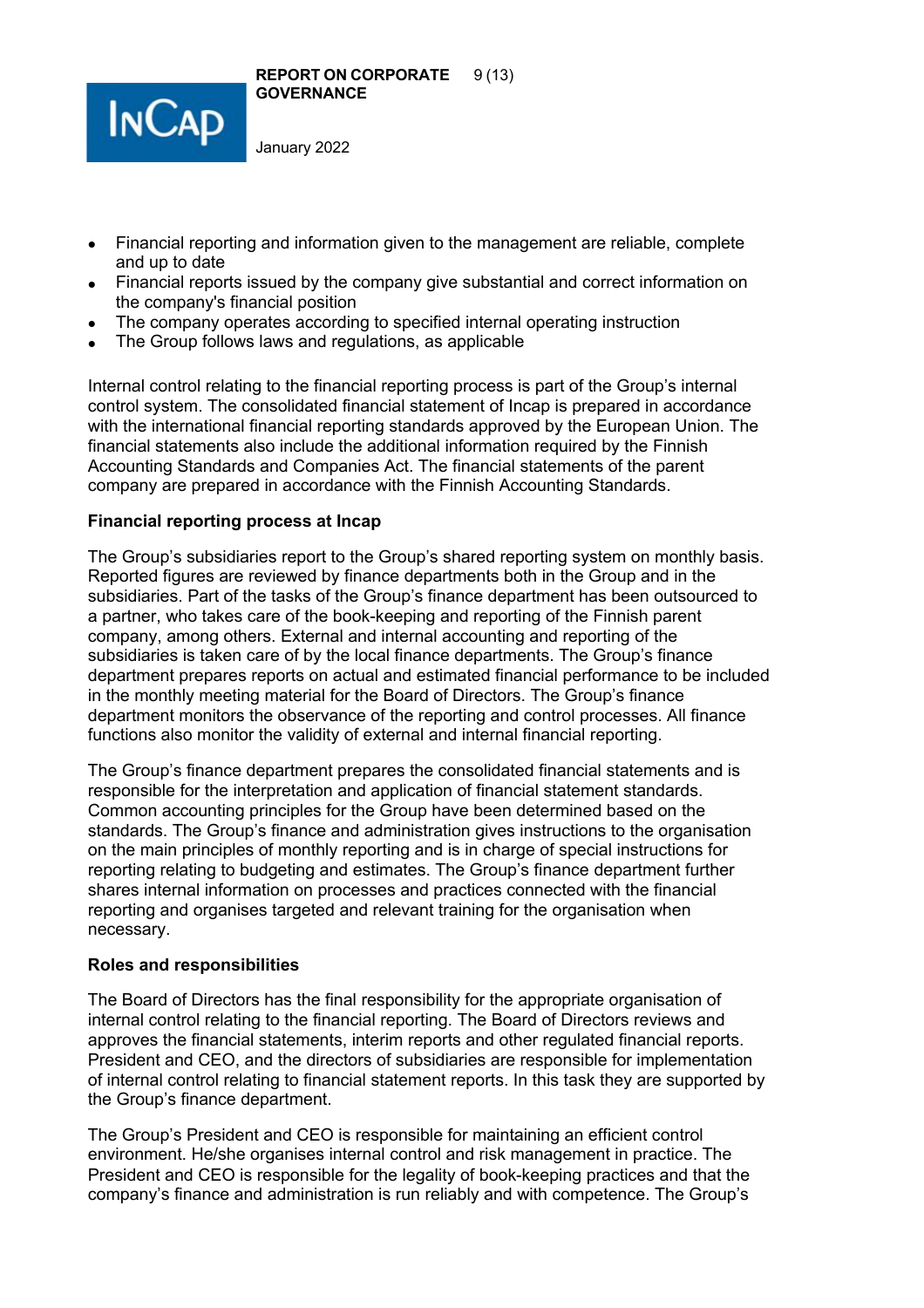

directors and personnel promote the efficient internal control of the financial reporting process with their own actions.

# **Control**

The control environment of the Group is based on the corporate principles and values. In operative units the Group-level instructions are observed, including among others guidelines for book-keeping and reporting as well as principles for risk management and internal control relating to financial reporting. The President and CEO and the directors of different functions are responsible for arranging adequate control actions, as well as training related to the observance of instructions in their units. Moreover, they shall be responsible for ensuring that book-keeping and administration in their own areas of responsibility comply with the laws, the Group's operating principles and the instructions and orders given by the Board of Directors of Incap Corporation. The related control actions are operational instructions and practices, which ensure the implementation of the management's orders. These actions include, for instance, approvals, authorisations, inspections, balancing, performance monitoring, protection of property and division of tasks.

Own operations in the company are monitored continuously also by means of separate evaluations, such as internal audits and audits of the accounts, supplier audits made by customers, as well as external and internal quality audits.

Control of financial reporting is performed by the Board of Directors, the auditors, President and CEO, Group's management team and the Group's finance departments. The monitoring is done continuously, as a part of daily duties or on specific assignment.

The Group aims at integrating control in all daily operations. Efficient internal control presupposes that the duties at job are divided in an appropriate manner and that eventual risky combinations of duties are eliminated. Tools for control are among others the Grouplevel instructions, checkpoints of financial reporting, instructions for book-keeping and reporting as well as the Group's regular business reviews.

The Group has no specific organisation for internal auditing due to the scope of its business. The internal audit is organised so that the needed audit service is acquired from an external auditing service provider selected by the Group's Board of Directors. The service provider, usually an authorised public accountant, shall be independent, competent and fitted with adequate resources.

# **Evaluation of risks and control actions**

Evaluation of risks related to the financial reporting is part of the Group's comprehensive system for internal control and risk management. For identifying the risks related to the financial reporting Incap has determined targets for financial reporting. The purpose of the risk evaluation process is to identify and analyse the risks in the financial reporting process as well as to determine the means for managing the risks.

To manage the risks, control actions are set to all levels of the organisation. Especially the personnel in finance and administration have an important role, as the control actions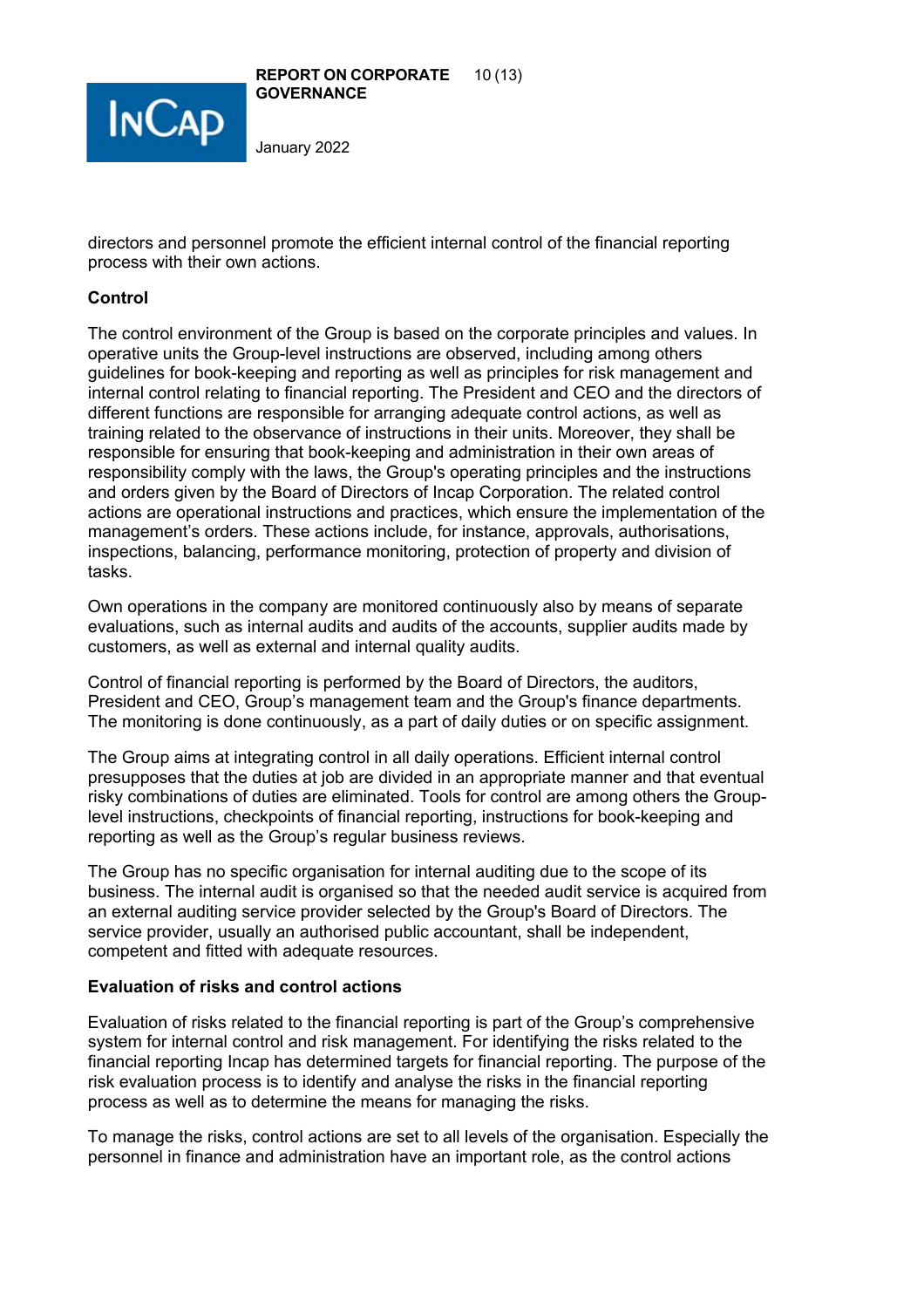

**REPORT ON CORPORATE** 11 (13) **GOVERNANCE**

January 2022

under their responsibility are focusing in a multi-dimensional way on business units and functions of the Group.

# **RELATED-PARTY TRANSACTIONS**

The company will keep a list of parties that are related to the company. The company ensures that it determines and identifies the related parties and respective transactions.

The Company evaluates and monitors transactions to be concluded between the Company and its related parties to ensure that any conflicts of interest are duly taken into account in the Company's decision-making. Any related party transactions are only entered into, when they are useful to the Company on the whole and serve the interests of the Company.

Decisions on entering into related party transactions shall always be based on careful preparatory work. Any preparatory work, decision-making, and the evaluation and approval of individual transactions is subject to disqualifying potentially conflicted persons from such work. Related party transactions are appropriately identified and followed up by the Board of Directors and reported in accordance with the Company's reporting practices.

The decision-making procedure applied in connection with related-party transactions is described annually in the Corporate Governance Statement. The related-party transactions are reported in the Report of the Board of Directors and in the annexes to the financial statements.

In 2021, Incap Corporation did not have related-party transactions that were material to the company or that deviated from the company's normal business operations or that were not made on market equivalent terms.

### **INSIDERS**

The Incap Group's Guidelines for Insiders comply with the Nasdaq Helsinki Ltd's Guidelines for Insiders, which came into effect on 3 January 2018, and they have been posted on the company's website. The Guidelines for Insiders have been distributed to all insiders and compliance with the Guidelines is supervised by, for example, inspecting the information on and trading by insiders once a year.

Trading by Incap's insiders is forbidden 30 days before the release of an interim report, a half-year report, a financial statement bulletin or any other periodically disclosed financial report. An appropriate time for trading is within 28 days of the publication of an interim report, a half-year report, a financial statement bulletin or any other periodically disclosed financial report, provided that the insider does not at that time possess any other inside information, such as on a project that is under preparation. If an insider wishes to trade outside of this appropriate trading period, he/she must negotiate with the person responsible for insider issues at Incap before placing orders.

The restriction on trading ends when the interim report, the half-year report, the financial statement bulletin or any other periodical financial report is published. Members of the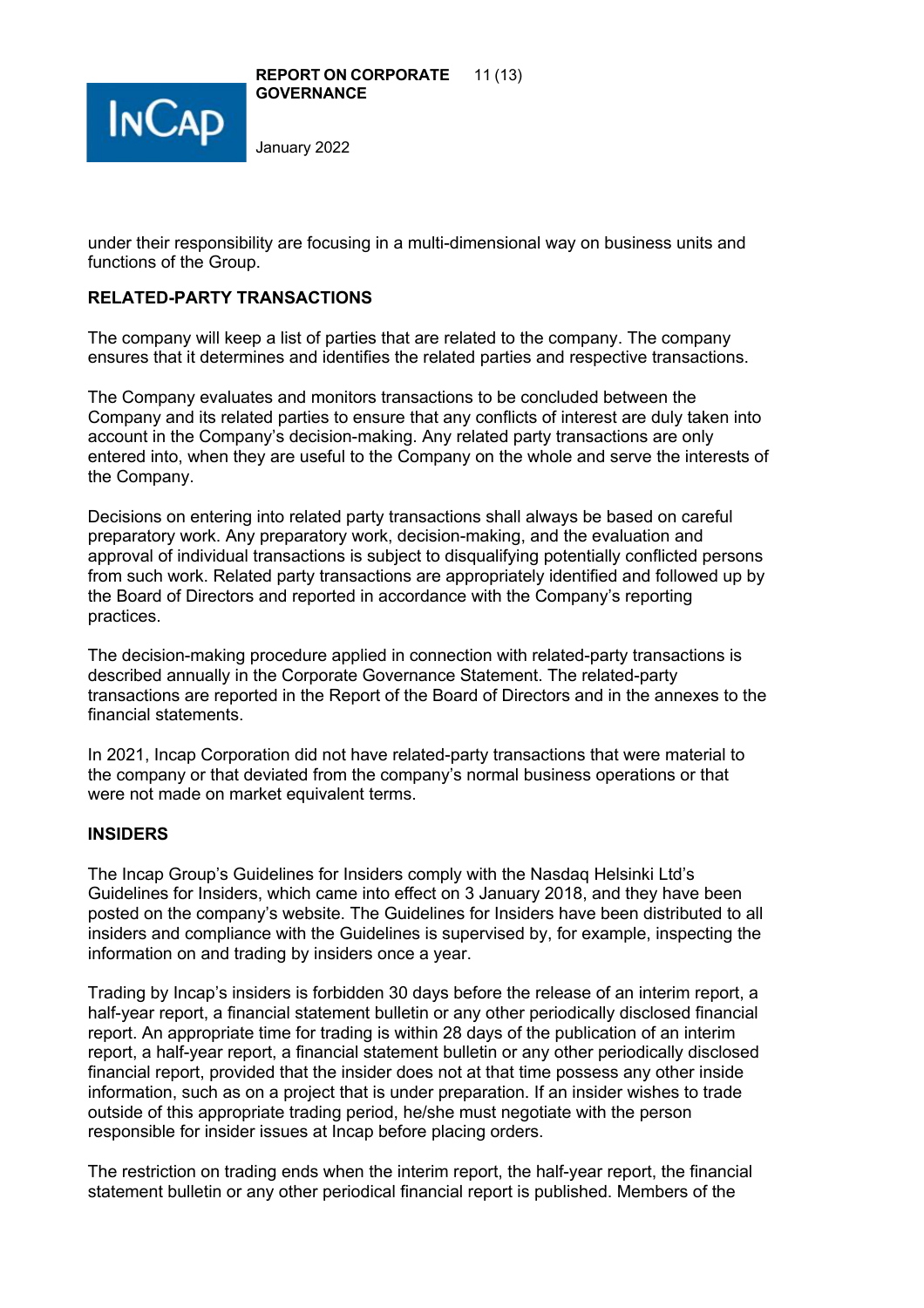



Board of Directors and the Management Team as well as the secretary of the Board of Directors must always turn to the person responsible for insider issues to verify whether it would be appropriate for them to trade in shares before placing orders.

Persons who become insiders due to their involvement in a project are not permitted to trade in Incap shares or warrants while they are project-specific insiders.

Managers at Incap Corporation shall notify all transactions with the share of Incap on their own behalf to the company and to the Financial Supervisory Authority during 3 working days after the transaction. The related party to the manager shall accordingly notify the company and the Financial Supervisory Authority during 3 working days after the transaction on their own behalf. The company shall disclose a release on the transactions of the managers and related parties without delay, however during 3 working days after the transaction at the latest.

Incap maintains an insider register of persons subject to disclosure obligation (members of the Board of Directors and the Management Team) as well as of persons who regularly have access to inside information due to their positions or tasks (secretary to the Board, finance team managers) as well as of other persons who work with the company on the basis of some other agreement and have regular access to the inside information.

Incap further maintains a project-specific insider register on persons to whom the company discloses project-specific inside information.

# **AUDIT**

The primary purpose of the audit is to confirm that the financial statements give a true and fair view of the company's result of operations and financial position. In addition, the Auditor inspects the legality of the company's administration.

The Auditor is elected each year at the Annual General Meeting for a term that ends at the conclusion of the next Annual General Meeting. The proposal for Auditor made by the Board of Directors or by the shareholders having at least 10 per cent of the company's votes will be published in the Notice of Meeting provided that the candidate has given his or her consent to the election and that the company has received the information in good time so that it can be included in the Notice of Meeting. If the candidate for an Auditor is not known to the Board at that time, a proposal made in a similar manner will be announced separately.

The fees paid to the Auditor, as well as the fees paid for non-audit services, if any, are reported in the Annual Report and on the company's website.

The 2021 Annual General Meeting re-elected as the company's Auditor the independent firm of accountants Ernst & Young Oy. The responsible auditor is Bengt Nyholm (APA). The EY Auditor was paid in 2021 a total of EUR 143,094 in audit fees. Non-EY audit fees were in total of EUR 91,589. Other services were in total of EUR 23,921.